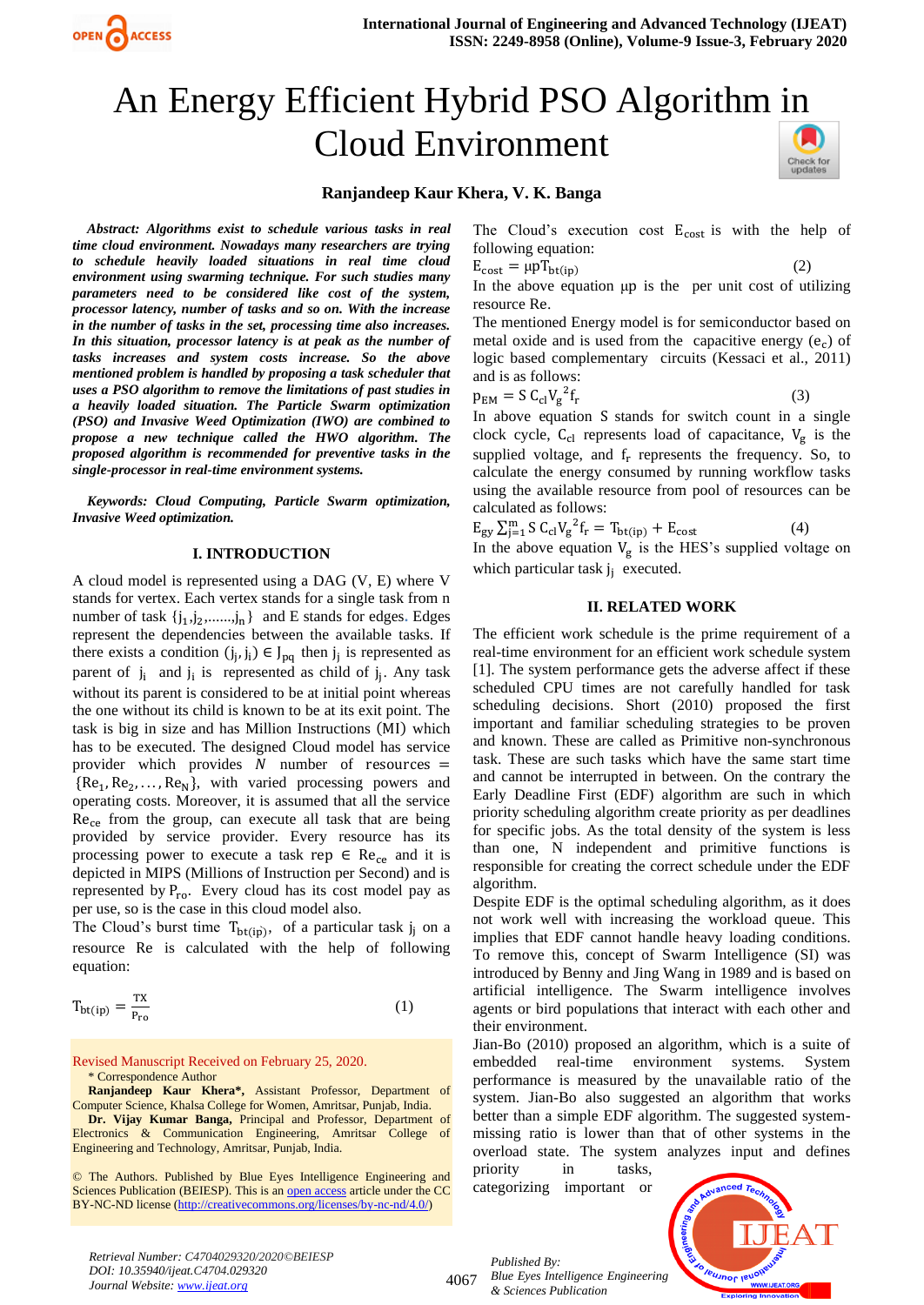complex tasks by less important tasks.

According to the Xian-Bo output result, the algorithm is suggested by increasing the system workload and determining most tasks based on different priority[14].

Shah and Kotecha proposed an adaptive algorithm system based on EDF and Ant colony optimization. The overload condition is solved by hybrid algorithms using the EDF and ACO algorithms. "This algorithm provides a balance between exploration and exploitation as well as robustness and simplicity of the individual drug" [5][10]. There are two types of multiprocessor systems, called homogeneous and heterogeneous [3]. The anti-colony optimization algorithm has been shown to outperform the underlying equilibrium function [11]. The optimization algorithm for ant colony under homogeneous multiprocessor works well in overload conditions in real-time systems. Although it works well in crowded conditions, it takes longer to explore and exploit than EDF.

When the system is not overloaded has higher priority than when it is overloaded, in such situations the proposed algorithm takes advantage of EDF scheduling. He uses a centralized scheduler to convert the system to ACO, which sets the deadline and execution time for each assignment. In this model, the authors assume that the system has no problem with resource constraints. The execution of tasks in the ACO algorithm depends on the value of the pheromone determined for each scheduled task and the heuristic function [3].

# **III. PROPOSED TECHNIQUE**

This paper proposes a load balancing technique that works according to working of particle swarm optimization and it simultaneously optimizes numerous set objectives and improves the quality of task execution while reducing energy consumption.

To achieve the desired results a Multi-objective fitness function is used:

$$
Max(x) = \alpha * \frac{1}{Energy(y)} + (1 - \alpha) * Quality(y)
$$
 (5)

Here, x defines the values achieved for each objective for each solution. Energy (y) represents energy consumed by schedule y.  $Quality(y)$  indicate the quality of given schedule. Subsequent sections describe various steps which are used to achieve the best from the designed fitness function.

The following section discusses the different steps that are used to optimize the above designed fitness function.

#### **A. Updating velocity**

$$
v_i^{\alpha+1} = \omega v_i^{\alpha} + c_1 R_1 * (pBest_i - x_i^{\alpha}) + c_1 R_2 * (gBest - x_i^{\alpha})
$$
\n
$$
(6)
$$

Here c1 and c2 are constants and they demonstrate cognitive coefficients. Here inertia weight is depicted using ω and it is used to control movement of a particle. The change in value of ω is directly proportional to improved value of swarm.  $v_i^{\alpha+1}$  depicts particle's velocity at  $\alpha+1$ th iteration. R1 and R2 represent random number whose value can be between 0 and 1.  $pBest_i$  shows the best position of i<sup>th</sup> particle. gBest best particle's position in whole population.

$$
\omega = \omega_{max} - \frac{\omega_{max} - \omega_{min}}{T} * t \tag{7}
$$

**B. Updating Position Vector**

$$
x_i^{\mu+1} = x_i^{\mu} + x_i^{\mu-1} \tag{8}
$$

Here  $x_i^{\mu}$  defines particle's position at  $i_{th}$  generation,  $x_i^{\mu-1}$  represents velocity of particles at i<sub>th</sub> generation.

#### **IV. PROPOSED ALGORITHM ( HWO)**

This algorithm is a hybrid algorithm. It is combination of PSO (Particle Swarm Optimization) and IWO (Invasive Weed Optimization). The majority of its steps are same as PSO except the standard deviation of every generation is introduced to evenly spread new particles to search space as is the case in IWO (Invasive weed Optimization). The steps are as follows:

- 1. Set generation counter = 0.
	- a. Set initial population of with M swarm particles by randomly allocating tasks on the available resources of cloud.
	- b. Initialize all particles velocity to zero
	- c. Set  $pBest_i$  (personal best position) to current best solution.
- 2. The particles are evaluated using fitness function as per given in Eq. 5.
- 3. Increment A by 1
- 4. For every particle repeat the steps
	- a. Set the particle (i)'s gbest from the using binary event selection.
	- b. Calculate jth particle velocity using Eq. 6.
	- c. Mutate particle jth particle position using mutation mentioned in

$$
p=1-\frac{J}{\max J}
$$

Where J represents present generation and max\_J is highest count of generations. So, for every particle a random number that lies between  $(0, 1)$  is picked.

5. Evaluate each particle present in the population according to standard deviation.

$$
\alpha_{int}\!\!=\!\!\frac{(int_{max}\!-\!int)^n}{(int_{max}}\left(\alpha_{initial}\!-\!\alpha_{final}\right)+\alpha_{final}
$$

Where int represents the N number of iterations and  $\alpha$ shows the standard deviation.

- 6. Calculate the gbest (global best) and cbest (current best) from last generation.
- 7. Select the best M solutions on the basis of standard deviation.
- 8. Update pbest and gbest for every particle.
- 9. Set  $A = A + 1$ .
- 10. If (Count  $\langle max_{count} \rangle$  then move to step 3, otherwise show the solutions.

#### **V. RESULTS**

In the Table-I along with Fig.1 the comparative studies of ACO, PSO with proposed approach considering calculation time (calculated in seconds) is presented. From the Table-I and its corresponding Fig.1, it is clear that the proposed approach takes less time in contrast to other (above mentioned) techniques.



*Retrieval Number: C4704029320/2020©BEIESP DOI: 10.35940/ijeat.C4704.029320 Journal Website[: www.ijeat.org](http://www.ijeat.org/)*

4068 *Blue Eyes Intelligence Engineering* 

*Published By:*

*& Sciences Publication*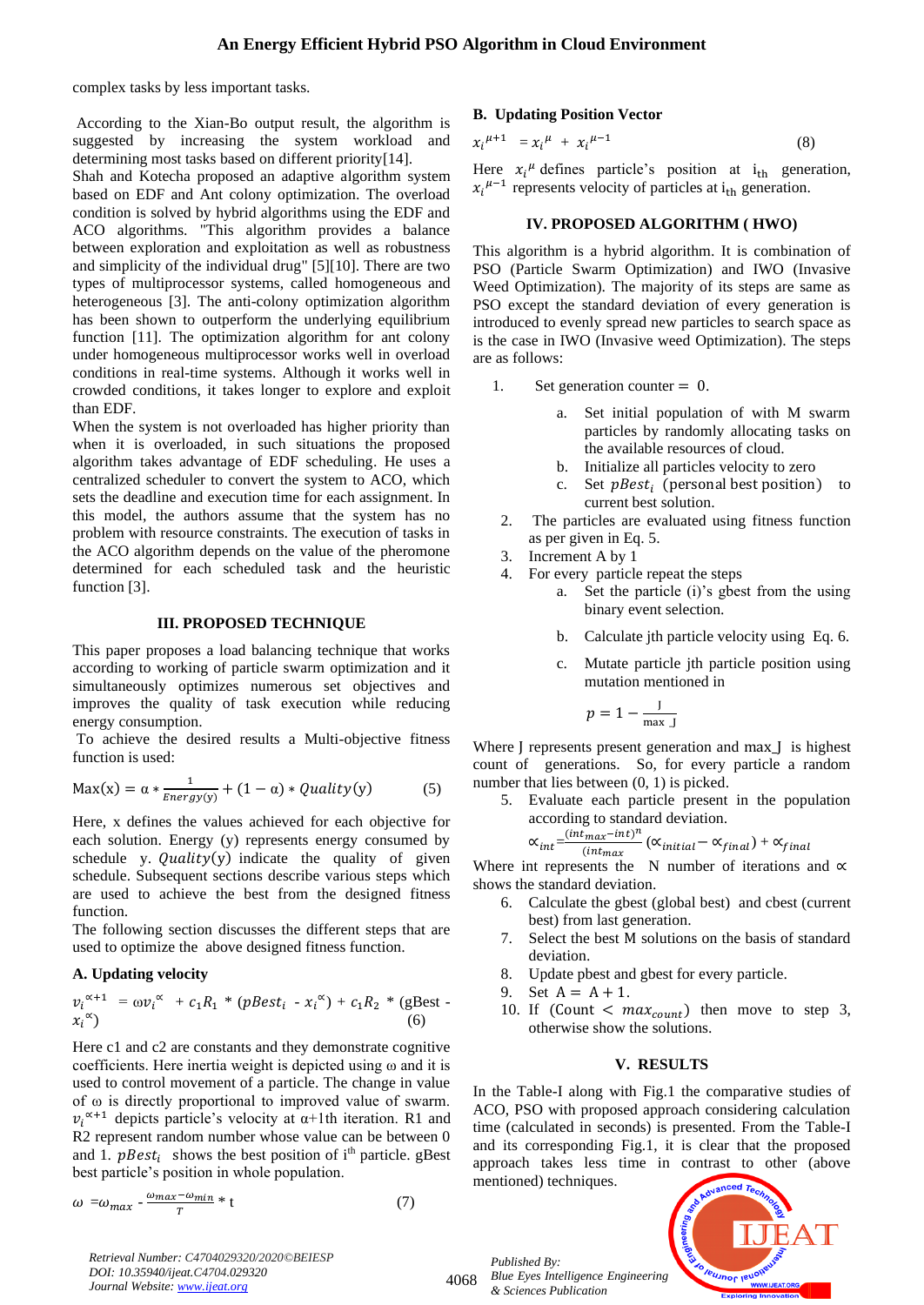So, proposed technique seems to be more efficient when compared to other techniques considering calculation time. Moreover, calculation time increases as number of tasks increases. The proposed load balancing approach has quite less increase in calculation time than the previous techniques. The comparative studies of the proposed technique with other techniques depicts considerable decrease in calculation time (by 1.8812 %). It clearly shows from the analysis that proposed load balancing technique performs much better in real time cloud based environment.

**Table-I: Calculation time (HWO)**

| <b>No. of Tasks</b> | <b>PSO</b>      | <b>ACO</b>      | <b>Proposed</b> |
|---------------------|-----------------|-----------------|-----------------|
| 1000                | $1.31 \pm 0.57$ | $0.85 \pm 0.61$ | $0.76 \pm 0.54$ |
| 1500                | $1.67 \pm 0.68$ | $1.52+0.79$     | $1.26 \pm 0.63$ |
| 2000                | $2.36 \pm 0.93$ | $2.20+0.74$     | $1.57 \pm 0.60$ |
| 2500                | $2.80 \pm 0.70$ | $2.30 \pm 0.75$ | $2.08 \pm 0.60$ |
| 3000                | $2.96 \pm 0.72$ | $2.40 \pm 0.76$ | $2.15 \pm 0.61$ |
| 3500                | $4.28 \pm 0.74$ | $3.56 \pm 0.88$ | $2.50 \pm 0.69$ |
| 4000                | $4.56 \pm 0.78$ | $3.75 \pm 0.85$ | $3.41 \pm 0.51$ |



**Fig.1. Calculation time analysis (HWO)**

In the Table-II along with its corresponding Fig.2 the comparative studies of ACO, PSO with proposed technique considering makespan time (calculated in seconds) is presented. From the Table-II and Fig.2, it is clear that the proposed technique has less makespan time in contrast to other (above mentioned) techniques. So, proposed technique seems to be more efficient when compared to other techniques considering makespan time. Because the average decrease in makespan time (calculated in seconds) is around 5.543%. So, it is clear that the proposed technique has less makespan time when compared to the earlier techniques. Moreover, while carrying logical analysis, the proposed technique seems to be quite effective than previous techniques. As average variation in proposed technique in makespan is 122 seconds which were 162 and 157 in PSO, ACO respectively.

**Table-II: Makespan (HWO)**

| No. of<br><b>Tasks</b> | <b>PSO</b>      | <b>ACO</b>      | <b>Proposed</b> |
|------------------------|-----------------|-----------------|-----------------|
| 1000                   | $13245 \pm 129$ | $12675 \pm 137$ | $11611\pm 68$   |
| 1500                   | $16772 \pm 140$ | $15702+158$     | $14864 + 92$    |
| 2000                   | 28406±169       | $28621 \pm 144$ | $26464 \pm 126$ |
| 2500                   | $34644+171$     | $30521 \pm 160$ | 28787±121       |
| 3000                   | $37696 \pm 169$ | 35486±142       | $34363 \pm 126$ |
| 3500                   | 38764±167       | $36490 \pm 170$ | 35812±164       |

*Retrieval Number: C4704029320/2020©BEIESP DOI: 10.35940/ijeat.C4704.029320 Journal Website[: www.ijeat.org](http://www.ijeat.org/)*



4000 47242±190 47666±188 46764±160 0 200004000060000 1000 1500 2000 2500 3000 3500 4000 **No. of Tasks Proposed**  $\blacksquare$ ACO ■PSO



**Makespan**

The Table-III along with its corresponding Fig.3 represents the comparative studies of ACO, PSO with proposed approach on the basis of efficiency. A best schedule is the one which has efficiency close to 1. So, it is clear that the proposed approach has better efficiency. The comparative studies with other scheduling approaches depicts the average improvement in the efficiency by 0.078 %.

**Table-III: Efficiency analysis (HWO)**

| of<br>No.<br><b>Tasks</b> | <b>PSO</b>       | <b>ACO</b>        | <b>Proposed</b>  |
|---------------------------|------------------|-------------------|------------------|
| 1000                      | $0.77 \pm 0.029$ | $0.80 \pm 0.044$  | $0.88 \pm 0.012$ |
| 1500                      | $0.76 \pm 0.031$ | $0.76 \pm 0.034$  | $0.84 \pm 0.045$ |
| 2000                      | $0.77 \pm 0.058$ | $0.78 \pm 0.062$  | $0.86 \pm 0.056$ |
| 2500                      | $0.78 \pm 0.041$ | $0.79 \pm 0.032$  | $0.87 \pm 0.025$ |
| 3000                      | $0.71 \pm 0.067$ | $0.73 \pm 0.064$  | $0.84 \pm 0.063$ |
| 3500                      | $0.67 \pm 0.045$ | $0.68 \pm 0.049$  | $0.78 \pm 0.049$ |
| 4000                      | $0.69 \pm 0.050$ | $0.696 \pm 0.053$ | $0.72 \pm 0.046$ |



# **Fig.3 Comparison based on efficiency (HWO)**

The Table-IV along with its corresponding Fig.4 represents the comparative studies of ACO, PSO with proposed approach on the basis of

speedup. A best schedule is



*Published By: Blue Eyes Intelligence Engineering & Sciences Publication*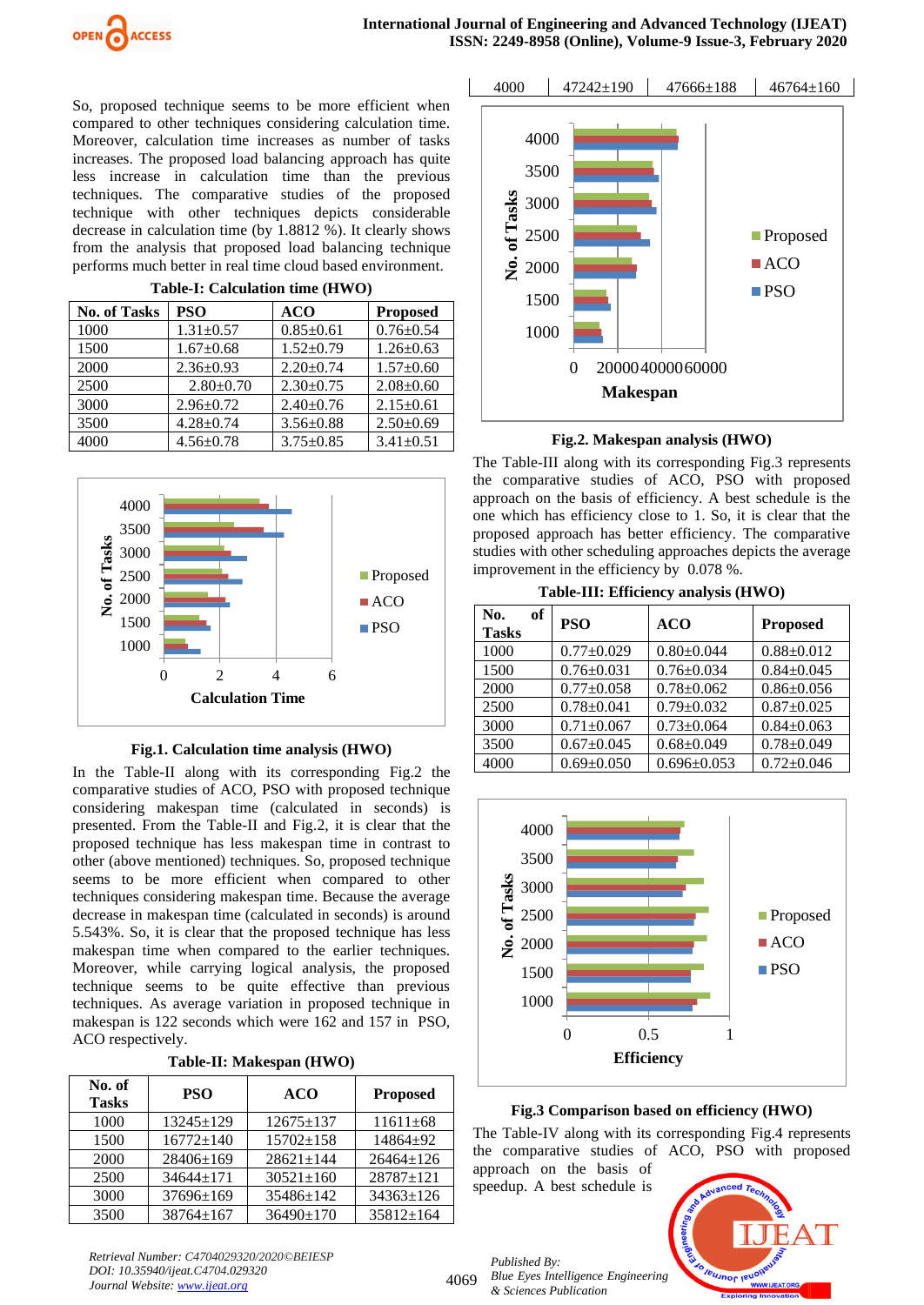# **An Energy Efficient Hybrid PSO Algorithm in Cloud Environment**

the one which has maximum speedup.

So, the Table-IV and Fig.4, clearly shows that the proposed approach outperforms other techniques in terms of speedup with 0.42% improvement in results.

| of<br>No.<br><b>Tasks</b> | <b>PSO</b>      | <b>ACO</b>      | <b>Proposed</b> |
|---------------------------|-----------------|-----------------|-----------------|
| 1000                      | $1.75 \pm 0.12$ | $1.41 \pm 0.19$ | $1.82 \pm 0.35$ |
| 1500                      | $1.36 \pm 0.21$ | $1.83 \pm 0.37$ | $1.96 \pm 0.62$ |
| 2000                      | $1.48 \pm 0.36$ | $1.76 \pm 0.75$ | $1.84 \pm 0.63$ |
| 2500                      | $1.39 \pm 0.57$ | $1.88 \pm 0.36$ | $1.94 \pm 0.49$ |
| 3000                      | $1.54 + 0.89$   | $1.78 + 0.54$   | $1.92 \pm 0.46$ |
| 3500                      | $1.61 \pm 0.76$ | $1.32 \pm 0.80$ | $1.83 \pm 0.61$ |
| 4000                      | $1.78 \pm 0.74$ | $1.90+0.62$     | $1.96 \pm 0.68$ |

**Table-IV: Speedup analysis (HWO)**



**Fig.4 Comparison based on speedup (HWO)**

The Table-V along with its corresponding Fig.5 represents the comparative studies of ACO, PSO and the proposed approach on the basis of energy consumption. A best schedule is the one which needs minimum energy. So, the Table-V shows that the proposed technique has 0.47% drop in energy utilization as compared to other techniques.

| No. of<br><b>Tasks</b> | PSO              | <b>ACO</b>       | <b>Proposed</b>  |
|------------------------|------------------|------------------|------------------|
| 1000                   | $0.97 \pm 0.028$ | $0.96 \pm 0.038$ | $0.95 \pm 0.036$ |
| 1500                   | $0.95 \pm 0.123$ | $0.98 \pm 0.048$ | $0.94 \pm 0.020$ |
| 2000                   | $0.88 \pm 0.063$ | $0.94 \pm 0.081$ | $0.86 \pm 0.062$ |
| 2500                   | $0.93 \pm 0.058$ | $0.94 \pm 0.036$ | $0.90 \pm 0.526$ |
| 3000                   | $1.38 \pm 0.079$ | $0.97 \pm 0.031$ | $0.88 \pm 0.035$ |
| 3500                   | $1.68 \pm 0.086$ | $0.99 \pm 0.086$ | $0.93 \pm 0.062$ |
| 4000                   | $1.87 \pm 0.081$ | $0.98 \pm 0.096$ | $0.78 \pm 0.072$ |

**Table-V: Energy consumption (HWO)**



**Fig.5 Comparison based on energy consumption (HWO)**

# **VI. CONCLUSION**

The process of scheduling task is quite easy but with increase in the number of jobs the complexity rises, so the completion of scheduling becomes quite tedious. The comparative analysis of the hybrid PSO with the PSO and ACO algorithm shows that, it is more suitable on the basis of various performance metrics namely speedup, energy consumption, completion time, makespan. So, the discussed load balancing technique can work efficiently in real time cloud environment.

In future, the authors are working on other performance metrics like load balancing factor using other optimization techniques.

# **REFERENCES**

- 1. Andrei S. et al. (2010), *Optimal Scheduling of Urgent Preemptive Tasks*, IEEE 16th International Conference on Embedded and Real-Time Computing Systems and Applications, pp: 377-386.
- 2. Anon. (1995), *HRT-HOODTM: A Structured Design Method for Hard Real-Time Ada Systems*, pp: 3.
- 3. Apurva S. and Ketan K. (2009), *Adaptive Scheduling Algorithm for Real-Time Multiprocessor Systems*, pp: 6-7.
- 4. Davis R.I. and Burns A. (2011), *A survey of hard real-time scheduling for multiprocessor systems*, ACM Computing Surveys, pp: 1-44.
- 5. Dorigo M., Caro G. Di and Gambardella L.M. (1999), *Ant Algorithms for Discrete Optimization*. pp: 1-36.
- 6. Hajimirsadeghi H. and Lucas C. (2009). *A Hybrid Iwo/Pso Algorithm For Fast And Global Optimization*, pp: 1964-1971.
- 7. Karimi M., Motameni H. and Branch S. (2013), *Tasks Scheduling in Computational Grid using a Hybrid Discrete Particle Swarm Optimization*, pp: 29-38.
- 8. Kıran M.S., Gündüz M. and Baykan Ö.K. (2012*). A novel hybrid algorithm based on particle swarm and ant colony optimization for finding the global minimum*, Applied Mathematics and Computation, pp: 1515-1521.
- 9. Rahmani R. et al. (2013), *Hybrid technique of ant colony and particle swarm optimization for short term wind energy forecasting*, Journal of Wind Engineering and Industrial Aerodynamics, pp: 163-170.
- 10. Ramos V., Muge F. and Pina P. (2002), *Self-Organized Data and Image Retrieval as a Consequence of InterDynamic Synergistic Relationships in Artificial Ant Colonies*, pp: 87.
- 11. Shah A. and Kotecha K. (2011), *ACO Based Dynamic Scheduling Algorithm for Real-Time Multiprocessor Systems, International Journal of Grid and High Performance Computing*, pp: 20-30.
- 12. Short M. (2010), *Improved Task Management Techniques for Enforcing EDF Scheduling on Recurring Tasks,* 16th IEEE Real-Time and Embedded Technology and Applications Symposium, pp: 56-65.
- 13. Technology I.Haghnazar R. and Rahmani A.M. (2010), *Prune PSO: A new task scheduling algorithm in multiprocessors systems*, pp: 161- 165.



*Retrieval Number: C4704029320/2020©BEIESP DOI: 10.35940/ijeat.C4704.029320 Journal Website[: www.ijeat.org](http://www.ijeat.org/)*

4070

*Published By: Blue Eyes Intelligence Engineering & Sciences Publication*